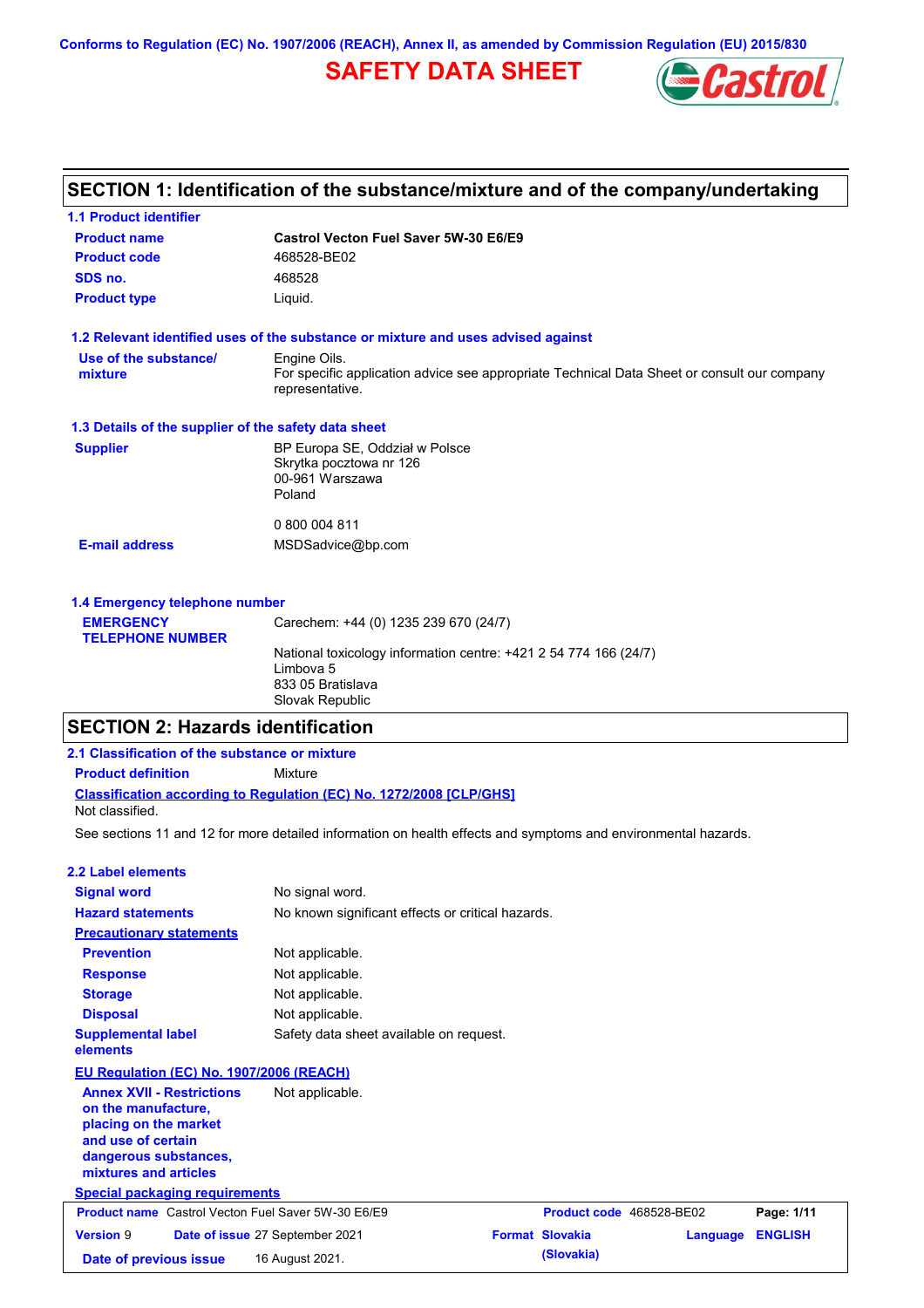# **SECTION 2: Hazards identification**

| <b>Containers to be fitted</b><br>with child-resistant<br>fastenings                                                     | Not applicable.                                                                                                                                                                                                          |
|--------------------------------------------------------------------------------------------------------------------------|--------------------------------------------------------------------------------------------------------------------------------------------------------------------------------------------------------------------------|
| <b>Tactile warning of danger</b>                                                                                         | Not applicable.                                                                                                                                                                                                          |
| 2.3 Other hazards                                                                                                        |                                                                                                                                                                                                                          |
| <b>Results of PBT and vPvB</b><br>assessment                                                                             | Product does not meet the criteria for PBT or vPvB according to Regulation (EC) No. 1907/2006,<br>Annex XIII.                                                                                                            |
| <b>Product meets the criteria</b><br>for PBT or vPvB according<br>to Regulation (EC) No.<br><b>1907/2006, Annex XIII</b> | This mixture does not contain any substances that are assessed to be a PBT or a vPvB.                                                                                                                                    |
| Other hazards which do<br>not result in classification                                                                   | Defatting to the skin.<br>USED ENGINE OILS<br>Used engine oil may contain hazardous components which have the potential to cause skin<br>cancer.<br>See Toxicological Information, section 11 of this Safety Data Sheet. |

# **SECTION 3: Composition/information on ingredients**

| <b>3.2 Mixtures</b><br><b>Product definition</b><br>Mixture                                                  |                                                                                                |     |                                               |             |
|--------------------------------------------------------------------------------------------------------------|------------------------------------------------------------------------------------------------|-----|-----------------------------------------------|-------------|
| Mighly refined base oil (IP 346 DMSO extract < 3%). Synthetic base stock. Proprietary performance additives. |                                                                                                |     |                                               |             |
| <b>Product/ingredient</b><br>name                                                                            | <b>Identifiers</b>                                                                             | %   | <b>Regulation (EC) No.</b><br>1272/2008 [CLP] | <b>Type</b> |
| Distillates (petroleum), hydrotreated<br>heavy paraffinic                                                    | REACH #: 01-2119484627-25 ≥25 - ≤50<br>EC: 265-157-1<br>CAS: 64742-54-7<br>Index: 649-467-00-8 |     | Asp. Tox. 1, H304                             | [1] [2]     |
| Distillates (petroleum), hydrotreated<br>heavy paraffinic                                                    | REACH #: 01-2119484627-25<br>EC: 265-157-1<br>CAS: 64742-54-7<br>Index: 649-467-00-8           | ≤10 | Not classified.                               | $[2]$       |
| Distillates (petroleum), solvent-<br>dewaxed heavy paraffinic                                                | REACH #: 01-2119471299-27<br>EC: 265-169-7<br>CAS: 64742-65-0<br>Index: 649-474-00-6           | -≤3 | Asp. Tox. 1, H304                             | [1] [2]     |
| Distillates (petroleum), hydrotreated<br>light paraffinic                                                    | REACH #: 01-2119487077-29<br>EC: 265-158-7<br>CAS: 64742-55-8<br>Index: 649-468-00-3           | -≤3 | Asp. Tox. 1, H304                             | [1] [2]     |
| Distillates (petroleum), solvent-<br>dewaxed light paraffinic                                                | REACH #: 01-2119480132-48<br>EC: 265-159-2<br>CAS: 64742-56-9<br>Index: 649-469-00-9           | -≤3 | Asp. Tox. 1, H304                             | [1] [2]     |

### **See Section 16 for the full text of the H statements declared above.**

Type

[1] Substance classified with a health or environmental hazard

[2] Substance with a workplace exposure limit

[3] Substance meets the criteria for PBT according to Regulation (EC) No. 1907/2006, Annex XIII

[4] Substance meets the criteria for vPvB according to Regulation (EC) No. 1907/2006, Annex XIII

[5] Substance of equivalent concern

[6] Additional disclosure due to company policy

Occupational exposure limits, if available, are listed in Section 8.

|                        | <b>Product name</b> Castrol Vecton Fuel Saver 5W-30 E6/E9 | Product code 468528-BE02 |                         | Page: 2/11 |
|------------------------|-----------------------------------------------------------|--------------------------|-------------------------|------------|
| <b>Version 9</b>       | Date of issue 27 September 2021                           | <b>Format Slovakia</b>   | <b>Language ENGLISH</b> |            |
| Date of previous issue | 16 August 2021.                                           | (Slovakia)               |                         |            |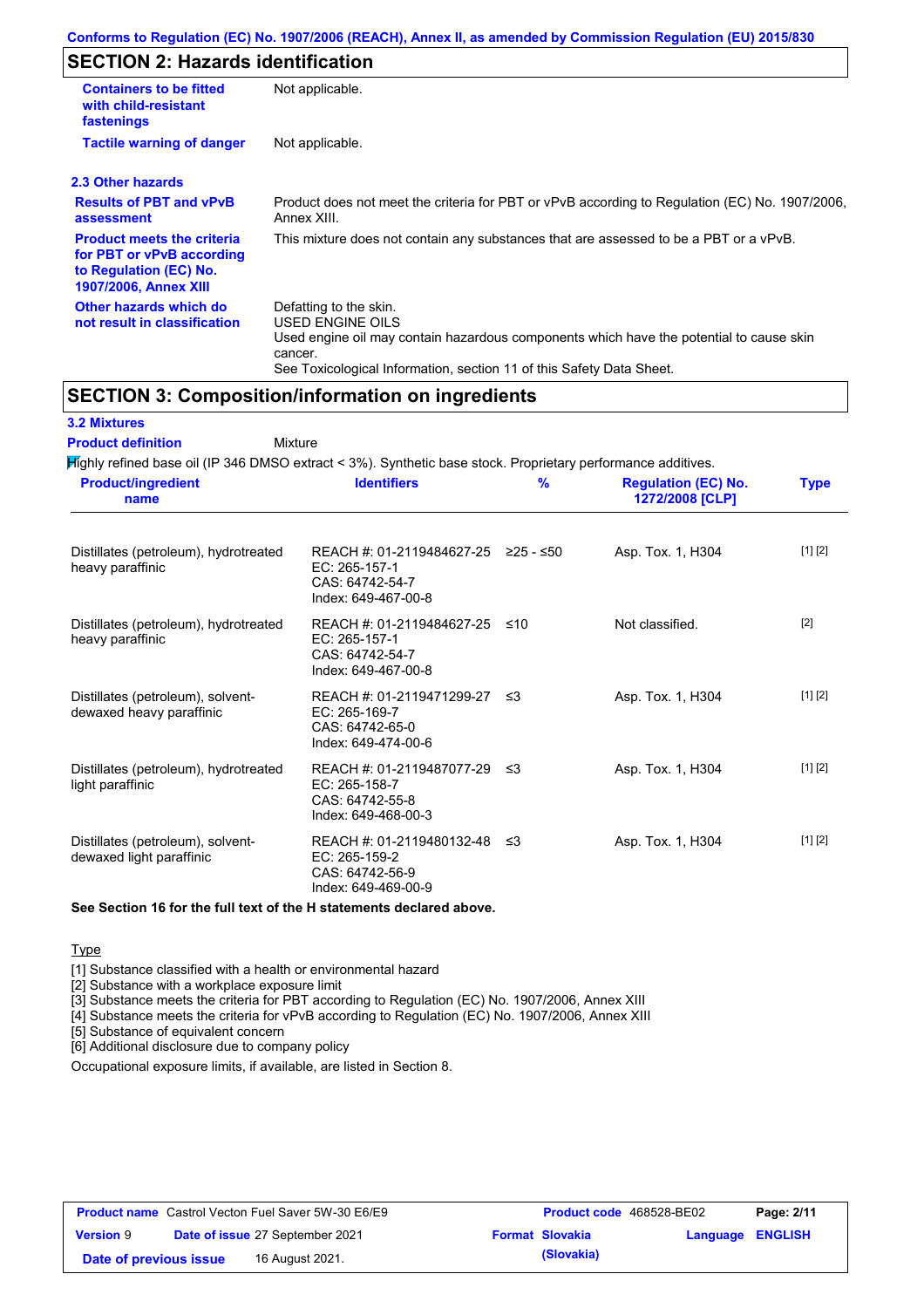# **SECTION 4: First aid measures**

#### Do not induce vomiting unless directed to do so by medical personnel. Get medical attention if symptoms occur. In case of contact, immediately flush eyes with plenty of water for at least 15 minutes. Eyelids should be held away from the eyeball to ensure thorough rinsing. Check for and remove any contact lenses. Get medical attention. **4.1 Description of first aid measures** If inhaled, remove to fresh air. Get medical attention if symptoms occur. **Ingestion Inhalation Eye contact Protection of first-aiders** No action shall be taken involving any personal risk or without suitable training. **Skin contact** Wash skin thoroughly with soap and water or use recognised skin cleanser. Remove contaminated clothing and shoes. Wash clothing before reuse. Clean shoes thoroughly before reuse. Get medical attention if irritation develops.

#### **4.2 Most important symptoms and effects, both acute and delayed**

See Section 11 for more detailed information on health effects and symptoms.

### **Potential acute health effects**

| <b>Inhalation</b>   | Vapour inhalation under ambient conditions is not normally a problem due to low vapour<br>pressure.               |
|---------------------|-------------------------------------------------------------------------------------------------------------------|
| <b>Ingestion</b>    | No known significant effects or critical hazards.                                                                 |
| <b>Skin contact</b> | Defatting to the skin. May cause skin dryness and irritation.                                                     |
| Eye contact         | No known significant effects or critical hazards.                                                                 |
|                     | Delayed and immediate effects as well as chronic effects from short and long-term exposure                        |
| <b>Inhalation</b>   | Overexposure to the inhalation of airborne droplets or aerosols may cause irritation of the<br>respiratory tract. |
| <b>Ingestion</b>    | Ingestion of large quantities may cause nausea and diarrhoea.                                                     |
| <b>Skin contact</b> | Prolonged or repeated contact can defat the skin and lead to irritation and/or dermatitis.                        |
| Eye contact         | Potential risk of transient stinging or redness if accidental eye contact occurs.                                 |

#### **4.3 Indication of any immediate medical attention and special treatment needed**

**Notes to physician** Treatment should in general be symptomatic and directed to relieving any effects.

## **SECTION 5: Firefighting measures**

| 5.1 Extinguishing media                                   |                                                                                                                                                                                                                                                                                                                                                                   |
|-----------------------------------------------------------|-------------------------------------------------------------------------------------------------------------------------------------------------------------------------------------------------------------------------------------------------------------------------------------------------------------------------------------------------------------------|
| <b>Suitable extinguishing</b><br>media                    | In case of fire, use foam, dry chemical or carbon dioxide extinguisher or spray.                                                                                                                                                                                                                                                                                  |
| <b>Unsuitable extinguishing</b><br>media                  | Do not use water jet. The use of a water jet may cause the fire to spread by splashing the<br>burning product.                                                                                                                                                                                                                                                    |
| 5.2 Special hazards arising from the substance or mixture |                                                                                                                                                                                                                                                                                                                                                                   |
| <b>Hazards from the</b><br>substance or mixture           | In a fire or if heated, a pressure increase will occur and the container may burst.                                                                                                                                                                                                                                                                               |
| <b>Hazardous combustion</b><br>products                   | Combustion products may include the following:<br>carbon oxides (CO, CO <sub>2</sub> ) (carbon monoxide, carbon dioxide)                                                                                                                                                                                                                                          |
| 5.3 Advice for firefighters                               |                                                                                                                                                                                                                                                                                                                                                                   |
| <b>Special precautions for</b><br>fire-fighters           | No action shall be taken involving any personal risk or without suitable training. Promptly<br>isolate the scene by removing all persons from the vicinity of the incident if there is a fire.                                                                                                                                                                    |
| <b>Special protective</b><br>equipment for fire-fighters  | Fire-fighters should wear appropriate protective equipment and self-contained breathing<br>apparatus (SCBA) with a full face-piece operated in positive pressure mode. Clothing for fire-<br>fighters (including helmets, protective boots and gloves) conforming to European standard EN<br>469 will provide a basic level of protection for chemical incidents. |

## **SECTION 6: Accidental release measures**

#### **6.1 Personal precautions, protective equipment and emergency procedures**

| For non-emergency<br>personnel                            | No action shall be taken involving any personal risk or without suitable training. Evacuate<br>surrounding areas. Keep unnecessary and unprotected personnel from entering. Do not touch<br>or walk through spilt material. Floors may be slippery; use care to avoid falling. Put on<br>appropriate personal protective equipment. |                        |                          |                |
|-----------------------------------------------------------|-------------------------------------------------------------------------------------------------------------------------------------------------------------------------------------------------------------------------------------------------------------------------------------------------------------------------------------|------------------------|--------------------------|----------------|
| For emergency responders                                  | If specialised clothing is required to deal with the spillage, take note of any information in<br>Section 8 on suitable and unsuitable materials. See also the information in "For non-<br>emergency personnel".                                                                                                                    |                        |                          |                |
| <b>Product name</b> Castrol Vecton Fuel Saver 5W-30 E6/E9 |                                                                                                                                                                                                                                                                                                                                     |                        | Product code 468528-BE02 | Page: 3/11     |
| <b>Version 9</b>                                          | Date of issue 27 September 2021                                                                                                                                                                                                                                                                                                     | <b>Format Slovakia</b> | Language                 | <b>ENGLISH</b> |
| Date of previous issue                                    | 16 August 2021.                                                                                                                                                                                                                                                                                                                     | (Slovakia)             |                          |                |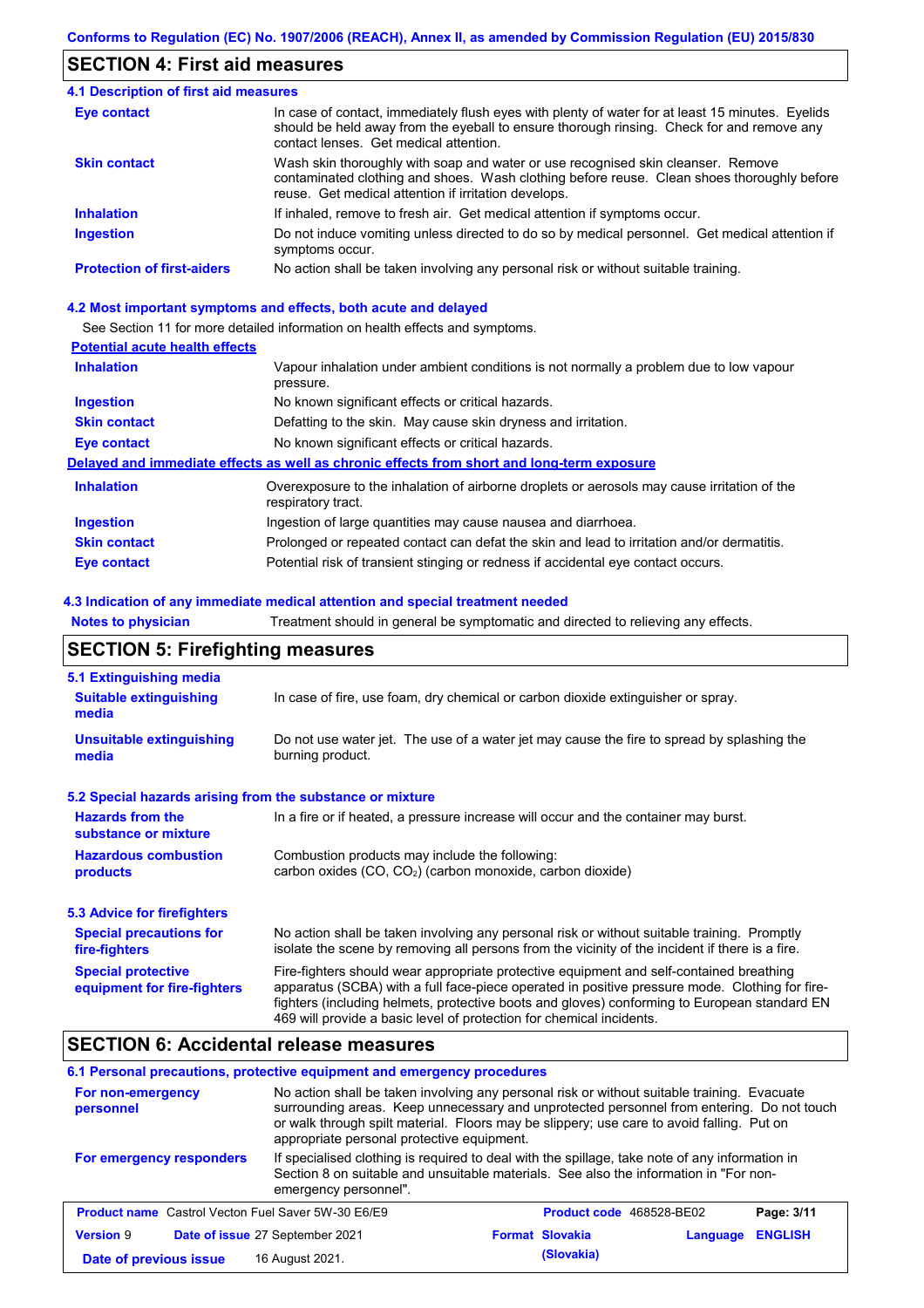# **SECTION 6: Accidental release measures**

| <b>6.2 Environmental</b><br>precautions                  | Avoid dispersal of spilt material and runoff and contact with soil, waterways, drains and sewers.<br>Inform the relevant authorities if the product has caused environmental pollution (sewers,<br>waterways, soil or air).                                                                                                                                                                    |
|----------------------------------------------------------|------------------------------------------------------------------------------------------------------------------------------------------------------------------------------------------------------------------------------------------------------------------------------------------------------------------------------------------------------------------------------------------------|
| 6.3 Methods and material for containment and cleaning up |                                                                                                                                                                                                                                                                                                                                                                                                |
| <b>Small spill</b>                                       | Stop leak if without risk. Move containers from spill area. Absorb with an inert material and<br>place in an appropriate waste disposal container. Dispose of via a licensed waste disposal<br>contractor.                                                                                                                                                                                     |
| Large spill                                              | Stop leak if without risk. Move containers from spill area. Prevent entry into sewers, water<br>courses, basements or confined areas. Contain and collect spillage with non-combustible,<br>absorbent material e.g. sand, earth, vermiculite or diatomaceous earth and place in container<br>for disposal according to local regulations. Dispose of via a licensed waste disposal contractor. |
| 6.4 Reference to other<br><b>sections</b>                | See Section 1 for emergency contact information.<br>See Section 5 for firefighting measures.<br>See Section 8 for information on appropriate personal protective equipment.<br>See Section 12 for environmental precautions.<br>See Section 13 for additional waste treatment information.                                                                                                     |
| <b>SECTION 7: Handling and storage</b>                   |                                                                                                                                                                                                                                                                                                                                                                                                |

### **7.1 Precautions for safe handling**

| <b>Protective measures</b><br><b>Advice on general</b><br>occupational hygiene       | Put on appropriate personal protective equipment.<br>Eating, drinking and smoking should be prohibited in areas where this material is handled,<br>stored and processed. Wash thoroughly after handling. Remove contaminated clothing and<br>protective equipment before entering eating areas. See also Section 8 for additional<br>information on hygiene measures.                                                                                                                    |
|--------------------------------------------------------------------------------------|------------------------------------------------------------------------------------------------------------------------------------------------------------------------------------------------------------------------------------------------------------------------------------------------------------------------------------------------------------------------------------------------------------------------------------------------------------------------------------------|
| <b>7.2 Conditions for safe</b><br>storage, including any<br><b>incompatibilities</b> | Store in accordance with local regulations. Store in a dry, cool and well-ventilated area, away<br>from incompatible materials (see Section 10). Keep away from heat and direct sunlight. Keep<br>container tightly closed and sealed until ready for use. Containers that have been opened must<br>be carefully resealed and kept upright to prevent leakage. Store and use only in equipment/<br>containers designed for use with this product. Do not store in unlabelled containers. |
| Not suitable                                                                         | Prolonged exposure to elevated temperature                                                                                                                                                                                                                                                                                                                                                                                                                                               |
|                                                                                      |                                                                                                                                                                                                                                                                                                                                                                                                                                                                                          |

**7.3 Specific end use(s)**

**Recommendations**

See section 1.2 and Exposure scenarios in annex, if applicable.

# **SECTION 8: Exposure controls/personal protection**

| <b>Occupational exposure limits</b>                          | No exposure limit value known.                                                                                                                                                                                                                                                                                                                                                                                                                                                |  |  |
|--------------------------------------------------------------|-------------------------------------------------------------------------------------------------------------------------------------------------------------------------------------------------------------------------------------------------------------------------------------------------------------------------------------------------------------------------------------------------------------------------------------------------------------------------------|--|--|
| <b>Product/ingredient name</b>                               | <b>Exposure limit values</b>                                                                                                                                                                                                                                                                                                                                                                                                                                                  |  |  |
| Distillates (petroleum), hydrotreated heavy paraffinic       | Government regulation SR c. 355/2006 (Slovakia).<br>TWA: 1 mg/m <sup>3</sup> , (Mineral oils) 8 hours. Issued/Revised: 6/2006 Form:<br>liquid aerosol, fumes<br>TWA: 5 ppm, (Mineral oils) 8 hours. Issued/Revised: 6/2006 Form: liquid<br>aerosol, fumes<br>STEL: 3 mg/m <sup>3</sup> , (Mineral oils) 15 minutes. Issued/Revised: 12/2011<br>Form: liquid aerosol, fumes<br>STEL: 15 ppm, (Mineral oils) 15 minutes. Issued/Revised: 12/2011 Form:<br>liquid aerosol, fumes |  |  |
| Distillates (petroleum), hydrotreated heavy paraffinic       | Government regulation SR c. 355/2006 (Slovakia).<br>TWA: 1 mg/m <sup>3</sup> , (Mineral oils) 8 hours. Issued/Revised: 6/2006 Form:<br>liquid aerosol, fumes<br>TWA: 5 ppm, (Mineral oils) 8 hours. Issued/Revised: 6/2006 Form: liquid<br>aerosol, fumes<br>STEL: 3 mg/m <sup>3</sup> , (Mineral oils) 15 minutes. Issued/Revised: 12/2011<br>Form: liquid aerosol, fumes<br>STEL: 15 ppm, (Mineral oils) 15 minutes. Issued/Revised: 12/2011 Form:<br>liquid aerosol, fumes |  |  |
| Distillates (petroleum), solvent-dewaxed heavy<br>paraffinic | Government regulation SR c. 355/2006 (Slovakia).<br>TWA: 1 mg/m <sup>3</sup> , (Mineral oils) 8 hours. Issued/Revised: 6/2006 Form:<br>liquid aerosol, fumes                                                                                                                                                                                                                                                                                                                  |  |  |
| <b>Product name</b> Castrol Vecton Fuel Saver 5W-30 E6/E9    | Product code 468528-BE02<br>Page: 4/11                                                                                                                                                                                                                                                                                                                                                                                                                                        |  |  |
| <b>Version 9</b><br>Date of issue 27 September 2021          | <b>Format Slovakia</b><br><b>ENGLISH</b><br>Language                                                                                                                                                                                                                                                                                                                                                                                                                          |  |  |
| 16 August 2021.<br>Date of previous issue                    | (Slovakia)                                                                                                                                                                                                                                                                                                                                                                                                                                                                    |  |  |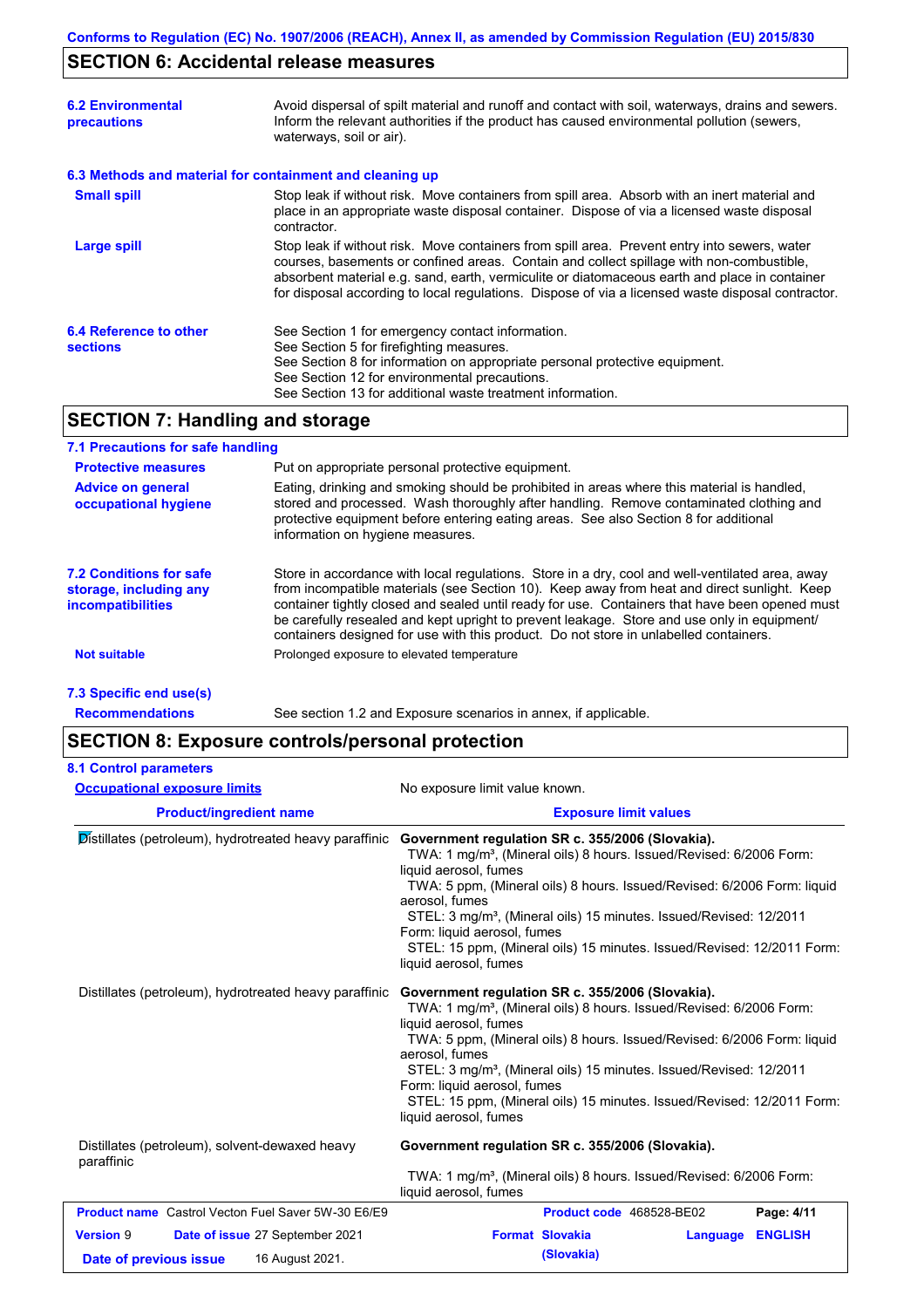# **SECTION 8: Exposure controls/personal protection**

|                                                              |                            | TWA: 5 ppm, (Mineral oils) 8 hours. Issued/Revised: 6/2006 Form: liquid<br>aerosol, fumes                                                                                                                                                                                                                                                                                                                                                                                                                                                                                                                                                                                                                                                                                                                                                                                                                                                                                                                                  |
|--------------------------------------------------------------|----------------------------|----------------------------------------------------------------------------------------------------------------------------------------------------------------------------------------------------------------------------------------------------------------------------------------------------------------------------------------------------------------------------------------------------------------------------------------------------------------------------------------------------------------------------------------------------------------------------------------------------------------------------------------------------------------------------------------------------------------------------------------------------------------------------------------------------------------------------------------------------------------------------------------------------------------------------------------------------------------------------------------------------------------------------|
|                                                              |                            | STEL: 3 mg/m <sup>3</sup> , (Mineral oils) 15 minutes. Issued/Revised: 12/2011<br>Form: liquid aerosol, fumes<br>STEL: 15 ppm, (Mineral oils) 15 minutes. Issued/Revised: 12/2011 Form:                                                                                                                                                                                                                                                                                                                                                                                                                                                                                                                                                                                                                                                                                                                                                                                                                                    |
|                                                              |                            | liquid aerosol, fumes                                                                                                                                                                                                                                                                                                                                                                                                                                                                                                                                                                                                                                                                                                                                                                                                                                                                                                                                                                                                      |
| Distillates (petroleum), hydrotreated light paraffinic       |                            | Government regulation SR c. 355/2006 (Slovakia).<br>TWA: 1 mg/m <sup>3</sup> , (Mineral oils) 8 hours. Issued/Revised: 6/2006 Form:                                                                                                                                                                                                                                                                                                                                                                                                                                                                                                                                                                                                                                                                                                                                                                                                                                                                                        |
|                                                              |                            | liquid aerosol, fumes<br>TWA: 5 ppm, (Mineral oils) 8 hours. Issued/Revised: 6/2006 Form: liquid<br>aerosol, fumes                                                                                                                                                                                                                                                                                                                                                                                                                                                                                                                                                                                                                                                                                                                                                                                                                                                                                                         |
|                                                              |                            | STEL: 3 mg/m <sup>3</sup> , (Mineral oils) 15 minutes. Issued/Revised: 12/2011<br>Form: liquid aerosol, fumes                                                                                                                                                                                                                                                                                                                                                                                                                                                                                                                                                                                                                                                                                                                                                                                                                                                                                                              |
|                                                              |                            | STEL: 15 ppm, (Mineral oils) 15 minutes. Issued/Revised: 12/2011 Form:<br>liquid aerosol, fumes                                                                                                                                                                                                                                                                                                                                                                                                                                                                                                                                                                                                                                                                                                                                                                                                                                                                                                                            |
| Distillates (petroleum), solvent-dewaxed light<br>paraffinic |                            | Government regulation SR c. 355/2006 (Slovakia).                                                                                                                                                                                                                                                                                                                                                                                                                                                                                                                                                                                                                                                                                                                                                                                                                                                                                                                                                                           |
|                                                              |                            | TWA: 1 mg/m <sup>3</sup> , (Mineral oils) 8 hours. Issued/Revised: 6/2006 Form:<br>liquid aerosol, fumes                                                                                                                                                                                                                                                                                                                                                                                                                                                                                                                                                                                                                                                                                                                                                                                                                                                                                                                   |
|                                                              |                            | TWA: 5 ppm, (Mineral oils) 8 hours. Issued/Revised: 6/2006 Form: liquid<br>aerosol, fumes<br>STEL: 3 mg/m <sup>3</sup> , (Mineral oils) 15 minutes. Issued/Revised: 12/2011                                                                                                                                                                                                                                                                                                                                                                                                                                                                                                                                                                                                                                                                                                                                                                                                                                                |
|                                                              |                            | Form: liquid aerosol, fumes<br>STEL: 15 ppm, (Mineral oils) 15 minutes. Issued/Revised: 12/2011 Form:                                                                                                                                                                                                                                                                                                                                                                                                                                                                                                                                                                                                                                                                                                                                                                                                                                                                                                                      |
|                                                              |                            | liquid aerosol, fumes                                                                                                                                                                                                                                                                                                                                                                                                                                                                                                                                                                                                                                                                                                                                                                                                                                                                                                                                                                                                      |
| guidance only.                                               |                            | Whilst specific OELs for certain components may be shown in this section, other components may be present in any mist,<br>vapour or dust produced. Therefore, the specific OELs may not be applicable to the product as a whole and are provided for                                                                                                                                                                                                                                                                                                                                                                                                                                                                                                                                                                                                                                                                                                                                                                       |
| <b>Recommended monitoring</b><br>procedures                  |                            | If this product contains ingredients with exposure limits, personal, workplace atmosphere or<br>biological monitoring may be required to determine the effectiveness of the ventilation or other<br>control measures and/or the necessity to use respiratory protective equipment. Reference<br>should be made to monitoring standards, such as the following: European Standard EN 689<br>(Workplace atmospheres - Guidance for the assessment of exposure by inhalation to chemical<br>agents for comparison with limit values and measurement strategy) European Standard EN<br>14042 (Workplace atmospheres - Guide for the application and use of procedures for the<br>assessment of exposure to chemical and biological agents) European Standard EN 482<br>(Workplace atmospheres - General requirements for the performance of procedures for the<br>measurement of chemical agents) Reference to national guidance documents for methods for<br>the determination of hazardous substances will also be required. |
| <b>Derived No Effect Level</b><br>No DNELs/DMELs available.  |                            |                                                                                                                                                                                                                                                                                                                                                                                                                                                                                                                                                                                                                                                                                                                                                                                                                                                                                                                                                                                                                            |
| <b>Predicted No Effect Concentration</b>                     |                            |                                                                                                                                                                                                                                                                                                                                                                                                                                                                                                                                                                                                                                                                                                                                                                                                                                                                                                                                                                                                                            |
| No PNECs available                                           |                            |                                                                                                                                                                                                                                                                                                                                                                                                                                                                                                                                                                                                                                                                                                                                                                                                                                                                                                                                                                                                                            |
| <b>8.2 Exposure controls</b>                                 |                            |                                                                                                                                                                                                                                                                                                                                                                                                                                                                                                                                                                                                                                                                                                                                                                                                                                                                                                                                                                                                                            |
| <b>Appropriate engineering</b><br>controls                   |                            | Provide exhaust ventilation or other engineering controls to keep the relevant airborne<br>concentrations below their respective occupational exposure limits.<br>All activities involving chemicals should be assessed for their risks to health, to ensure<br>exposures are adequately controlled. Personal protective equipment should only be considered<br>after other forms of control measures (e.g. engineering controls) have been suitably evaluated.<br>Personal protective equipment should conform to appropriate standards, be suitable for use, be<br>kept in good condition and properly maintained.<br>Your supplier of personal protective equipment should be consulted for advice on selection and<br>appropriate standards. For further information contact your national organisation for standards.<br>The final choice of protective equipment will depend upon a risk assessment. It is important to<br>ensure that all items of personal protective equipment are compatible.                    |
| <b>Individual protection measures</b>                        |                            |                                                                                                                                                                                                                                                                                                                                                                                                                                                                                                                                                                                                                                                                                                                                                                                                                                                                                                                                                                                                                            |
| <b>Hygiene measures</b>                                      |                            | Wash hands, forearms and face thoroughly after handling chemical products, before eating,<br>smoking and using the lavatory and at the end of the working period. Ensure that eyewash<br>stations and safety showers are close to the workstation location.                                                                                                                                                                                                                                                                                                                                                                                                                                                                                                                                                                                                                                                                                                                                                                |
| <b>Respiratory protection</b>                                | of the working conditions. | In case of insufficient ventilation, wear suitable respiratory equipment.<br>The correct choice of respiratory protection depends upon the chemicals being handled, the<br>conditions of work and use, and the condition of the respiratory equipment. Safety procedures<br>should be developed for each intended application. Respiratory protection equipment should<br>therefore be chosen in consultation with the supplier/manufacturer and with a full assessment                                                                                                                                                                                                                                                                                                                                                                                                                                                                                                                                                    |
|                                                              |                            |                                                                                                                                                                                                                                                                                                                                                                                                                                                                                                                                                                                                                                                                                                                                                                                                                                                                                                                                                                                                                            |

|                        | <b>Product name</b> Castrol Vecton Fuel Saver 5W-30 E6/E9 | <b>Product code</b> 468528-BE02 |                  | Page: 5/11 |
|------------------------|-----------------------------------------------------------|---------------------------------|------------------|------------|
| <b>Version 9</b>       | <b>Date of issue 27 September 2021</b>                    | <b>Format Slovakia</b>          | Language ENGLISH |            |
| Date of previous issue | 16 August 2021.                                           | (Slovakia)                      |                  |            |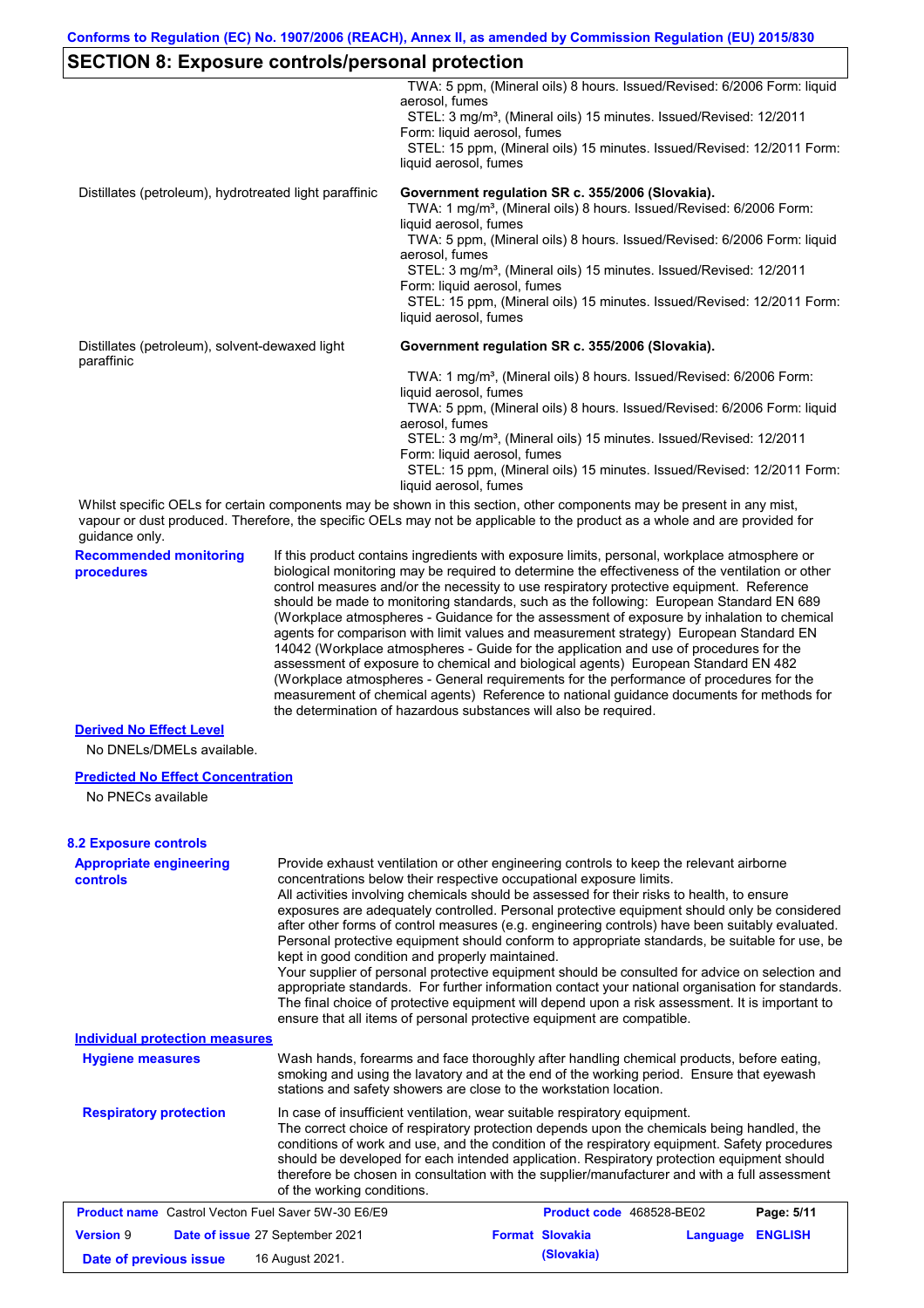# **SECTION 8: Exposure controls/personal protection**

| <b>Eye/face protection</b><br><b>Skin protection</b>      | Safety glasses with side shields.                                                                                                                                                                                                                                                                                                                                                                                                                                                                                                                                                                                                                                                     |                          |                  |            |  |
|-----------------------------------------------------------|---------------------------------------------------------------------------------------------------------------------------------------------------------------------------------------------------------------------------------------------------------------------------------------------------------------------------------------------------------------------------------------------------------------------------------------------------------------------------------------------------------------------------------------------------------------------------------------------------------------------------------------------------------------------------------------|--------------------------|------------------|------------|--|
| <b>Hand protection</b>                                    | <b>General Information:</b>                                                                                                                                                                                                                                                                                                                                                                                                                                                                                                                                                                                                                                                           |                          |                  |            |  |
|                                                           | Because specific work environments and material handling practices vary, safety procedures<br>should be developed for each intended application. The correct choice of protective gloves<br>depends upon the chemicals being handled, and the conditions of work and use. Most gloves<br>provide protection for only a limited time before they must be discarded and replaced (even the<br>best chemically resistant gloves will break down after repeated chemical exposures).                                                                                                                                                                                                      |                          |                  |            |  |
|                                                           | Gloves should be chosen in consultation with the supplier / manufacturer and taking account of<br>a full assessment of the working conditions.                                                                                                                                                                                                                                                                                                                                                                                                                                                                                                                                        |                          |                  |            |  |
|                                                           | Recommended: Nitrile gloves.<br><b>Breakthrough time:</b>                                                                                                                                                                                                                                                                                                                                                                                                                                                                                                                                                                                                                             |                          |                  |            |  |
|                                                           | Breakthrough time data are generated by glove manufacturers under laboratory test conditions<br>and represent how long a glove can be expected to provide effective permeation resistance. It<br>is important when following breakthrough time recommendations that actual workplace<br>conditions are taken into account. Always consult with your glove supplier for up-to-date<br>technical information on breakthrough times for the recommended glove type.<br>Our recommendations on the selection of gloves are as follows:                                                                                                                                                    |                          |                  |            |  |
|                                                           | Continuous contact:                                                                                                                                                                                                                                                                                                                                                                                                                                                                                                                                                                                                                                                                   |                          |                  |            |  |
|                                                           | Gloves with a minimum breakthrough time of 240 minutes, or >480 minutes if suitable gloves<br>can be obtained.<br>If suitable gloves are not available to offer that level of protection, gloves with shorter<br>breakthrough times may be acceptable as long as appropriate glove maintenance and                                                                                                                                                                                                                                                                                                                                                                                    |                          |                  |            |  |
|                                                           | replacement regimes are determined and adhered to.                                                                                                                                                                                                                                                                                                                                                                                                                                                                                                                                                                                                                                    |                          |                  |            |  |
|                                                           | Short-term / splash protection:                                                                                                                                                                                                                                                                                                                                                                                                                                                                                                                                                                                                                                                       |                          |                  |            |  |
|                                                           | Recommended breakthrough times as above.<br>It is recognised that for short-term, transient exposures, gloves with shorter breakthrough times<br>may commonly be used. Therefore, appropriate maintenance and replacement regimes must<br>be determined and rigorously followed.                                                                                                                                                                                                                                                                                                                                                                                                      |                          |                  |            |  |
|                                                           | <b>Glove Thickness:</b><br>For general applications, we recommend gloves with a thickness typically greater than 0.35 mm.                                                                                                                                                                                                                                                                                                                                                                                                                                                                                                                                                             |                          |                  |            |  |
|                                                           |                                                                                                                                                                                                                                                                                                                                                                                                                                                                                                                                                                                                                                                                                       |                          |                  |            |  |
|                                                           | It should be emphasised that glove thickness is not necessarily a good predictor of glove<br>resistance to a specific chemical, as the permeation efficiency of the glove will be dependent<br>on the exact composition of the glove material. Therefore, glove selection should also be based<br>on consideration of the task requirements and knowledge of breakthrough times.<br>Glove thickness may also vary depending on the glove manufacturer, the glove type and the<br>glove model. Therefore, the manufacturers' technical data should always be taken into account<br>to ensure selection of the most appropriate glove for the task.                                     |                          |                  |            |  |
|                                                           | Note: Depending on the activity being conducted, gloves of varying thickness may be required<br>for specific tasks. For example:                                                                                                                                                                                                                                                                                                                                                                                                                                                                                                                                                      |                          |                  |            |  |
|                                                           | • Thinner gloves (down to 0.1 mm or less) may be required where a high degree of manual<br>dexterity is needed. However, these gloves are only likely to give short duration protection and<br>would normally be just for single use applications, then disposed of.                                                                                                                                                                                                                                                                                                                                                                                                                  |                          |                  |            |  |
|                                                           | • Thicker gloves (up to 3 mm or more) may be required where there is a mechanical (as well<br>as a chemical) risk i.e. where there is abrasion or puncture potential.                                                                                                                                                                                                                                                                                                                                                                                                                                                                                                                 |                          |                  |            |  |
| <b>Skin and body</b>                                      | Use of protective clothing is good industrial practice.<br>Personal protective equipment for the body should be selected based on the task being<br>performed and the risks involved and should be approved by a specialist before handling this<br>product.<br>Cotton or polyester/cotton overalls will only provide protection against light superficial<br>contamination that will not soak through to the skin. Overalls should be laundered on a regular<br>basis. When the risk of skin exposure is high (e.g. when cleaning up spillages or if there is a<br>risk of splashing) then chemical resistant aprons and/or impervious chemical suits and boots<br>will be required. |                          |                  |            |  |
| <b>Product name</b> Castrol Vecton Fuel Saver 5W-30 E6/E9 |                                                                                                                                                                                                                                                                                                                                                                                                                                                                                                                                                                                                                                                                                       | Product code 468528-BE02 |                  | Page: 6/11 |  |
| <b>Version 9</b>                                          | Date of issue 27 September 2021                                                                                                                                                                                                                                                                                                                                                                                                                                                                                                                                                                                                                                                       | <b>Format Slovakia</b>   | Language ENGLISH |            |  |
| Date of previous issue                                    | 16 August 2021.                                                                                                                                                                                                                                                                                                                                                                                                                                                                                                                                                                                                                                                                       | (Slovakia)               |                  |            |  |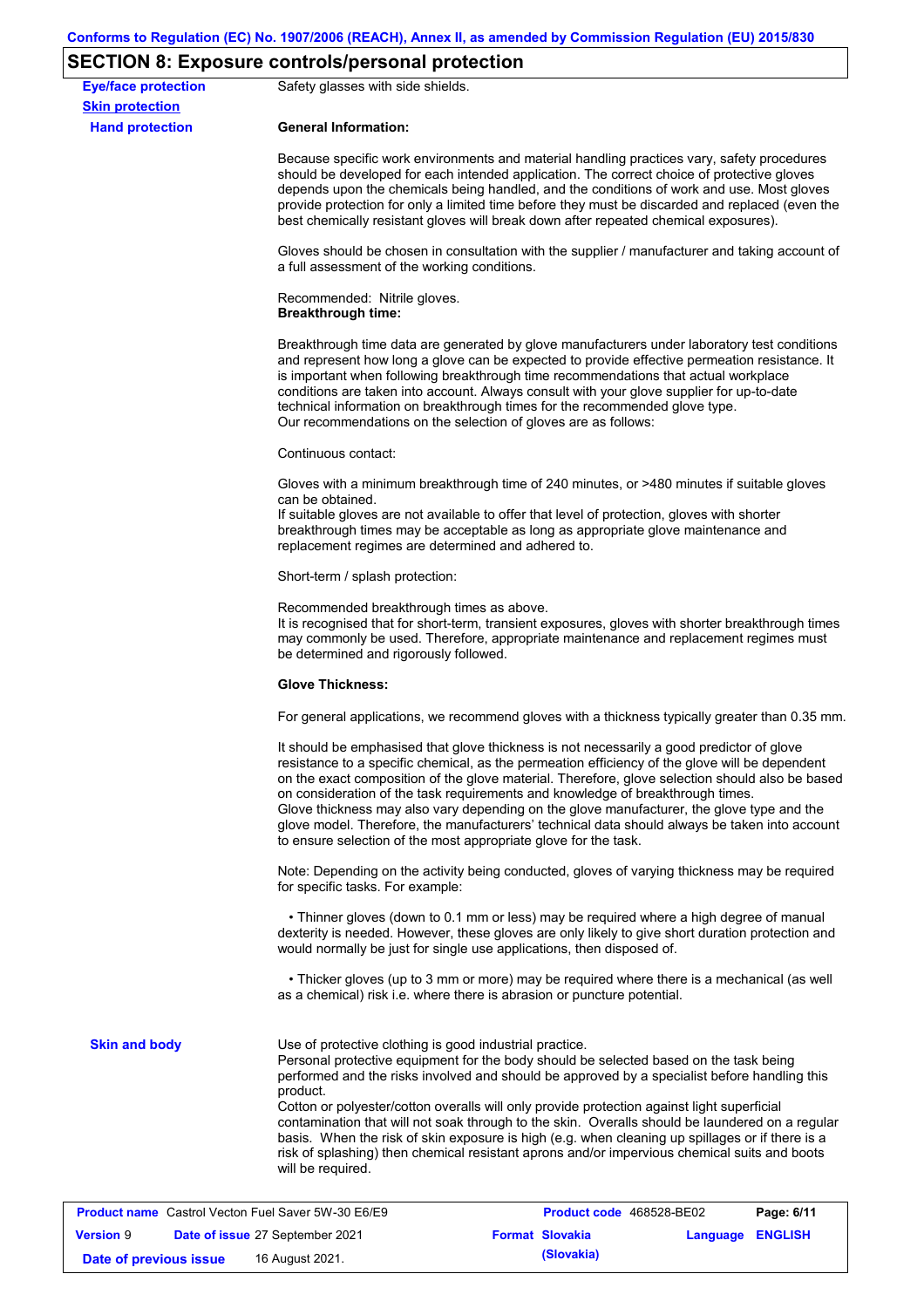# **SECTION 8: Exposure controls/personal protection**

| <b>Refer to standards:</b>                | Respiratory protection: EN 529<br>Gloves: EN 420, EN 374<br>Eye protection: EN 166<br>Filtering half-mask: EN 149<br>Filtering half-mask with valve: EN 405<br>Half-mask: EN 140 plus filter<br>Full-face mask: EN 136 plus filter<br>Particulate filters: EN 143<br>Gas/combined filters: EN 14387                           |
|-------------------------------------------|-------------------------------------------------------------------------------------------------------------------------------------------------------------------------------------------------------------------------------------------------------------------------------------------------------------------------------|
| <b>Environmental exposure</b><br>controls | Emissions from ventilation or work process equipment should be checked to ensure they<br>comply with the requirements of environmental protection legislation. In some cases, fume<br>scrubbers, filters or engineering modifications to the process equipment will be necessary to<br>reduce emissions to acceptable levels. |

# **SECTION 9: Physical and chemical properties**

| 9.1 Information on basic physical and chemical properties |                                                                                                                                     |
|-----------------------------------------------------------|-------------------------------------------------------------------------------------------------------------------------------------|
| <b>Appearance</b>                                         |                                                                                                                                     |
| <b>Physical state</b>                                     | Liquid.                                                                                                                             |
| <b>Colour</b>                                             | Amber. [Light]                                                                                                                      |
| <b>Odour</b>                                              | Not available.                                                                                                                      |
| <b>Odour threshold</b>                                    | Not available.                                                                                                                      |
| pH                                                        | Not applicable.                                                                                                                     |
| <b>Melting point/freezing point</b>                       | Not available.                                                                                                                      |
| Initial boiling point and boiling<br>range                | Not available.                                                                                                                      |
| <b>Pour point</b>                                         | -48 $^{\circ}$ C                                                                                                                    |
| <b>Flash point</b>                                        | Closed cup: 199°C (390.2°F) [Pensky-Martens.]<br>Open cup: 228°C (442.4°F) [Cleveland.]                                             |
| <b>Evaporation rate</b>                                   | Not available.                                                                                                                      |
| <b>Flammability (solid, gas)</b>                          | Not available.                                                                                                                      |
| <b>Upper/lower flammability or</b><br>explosive limits    | Not available.                                                                                                                      |
| <b>Vapour pressure</b>                                    | Not available.                                                                                                                      |
| <b>Vapour density</b>                                     | Not available.                                                                                                                      |
| <b>Relative density</b>                                   | Not available.                                                                                                                      |
| <b>Density</b>                                            | <1000 kg/m <sup>3</sup> (<1 g/cm <sup>3</sup> ) at 15 <sup>°</sup> C                                                                |
| Solubility(ies)                                           | insoluble in water.                                                                                                                 |
| <b>Partition coefficient: n-octanol/</b><br>water         | Not available.                                                                                                                      |
| <b>Auto-ignition temperature</b>                          | Not available.                                                                                                                      |
| <b>Decomposition temperature</b>                          | Not available.                                                                                                                      |
| <b>Viscosity</b>                                          | Kinematic: 69.47 mm <sup>2</sup> /s (69.47 cSt) at 40°C<br>Kinematic: 11.5 to 12.29 mm <sup>2</sup> /s (11.5 to 12.29 cSt) at 100°C |
| <b>Explosive properties</b>                               | Not available.                                                                                                                      |
| <b>Oxidising properties</b>                               | Not available.                                                                                                                      |
|                                                           |                                                                                                                                     |

#### **9.2 Other information**

No additional information.

# **SECTION 10: Stability and reactivity**

| <b>10.1 Reactivity</b>                                    | No specific test data available for this product. Refer to Conditions to avoid and Incompatible<br>materials for additional information.                                |                                 |          |                |
|-----------------------------------------------------------|-------------------------------------------------------------------------------------------------------------------------------------------------------------------------|---------------------------------|----------|----------------|
| <b>10.2 Chemical stability</b>                            | The product is stable.                                                                                                                                                  |                                 |          |                |
| <b>10.3 Possibility of</b><br>hazardous reactions         | Under normal conditions of storage and use, hazardous reactions will not occur.<br>Under normal conditions of storage and use, hazardous polymerisation will not occur. |                                 |          |                |
| <b>10.4 Conditions to avoid</b>                           | Avoid all possible sources of ignition (spark or flame).                                                                                                                |                                 |          |                |
| <b>Product name</b> Castrol Vecton Fuel Saver 5W-30 E6/E9 |                                                                                                                                                                         | <b>Product code</b> 468528-BE02 |          | Page: 7/11     |
| <b>Version 9</b>                                          | Date of issue 27 September 2021                                                                                                                                         | <b>Format Slovakia</b>          | Language | <b>ENGLISH</b> |
| Date of previous issue                                    | 16 August 2021.                                                                                                                                                         | (Slovakia)                      |          |                |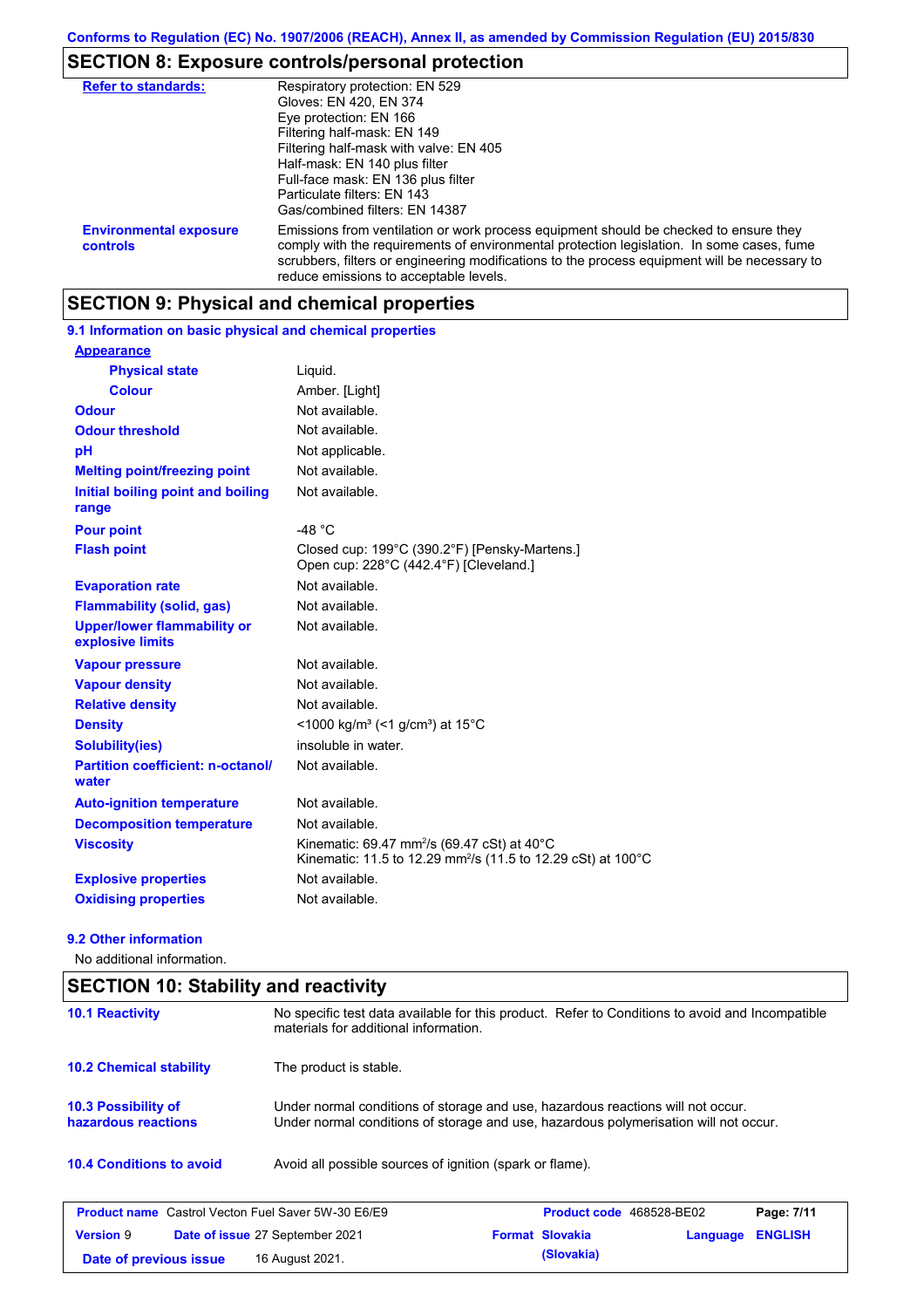|                                                    | Conforms to Regulation (EC) No. 1907/2006 (REACH), Annex II, as amended by Commission Regulation (EU) 2015/830                                                                                                                                                                                                                                                                       |
|----------------------------------------------------|--------------------------------------------------------------------------------------------------------------------------------------------------------------------------------------------------------------------------------------------------------------------------------------------------------------------------------------------------------------------------------------|
| <b>SECTION 10: Stability and reactivity</b>        |                                                                                                                                                                                                                                                                                                                                                                                      |
| 10.5 Incompatible materials                        | Reactive or incompatible with the following materials: oxidising materials.                                                                                                                                                                                                                                                                                                          |
| <b>10.6 Hazardous</b>                              | Under normal conditions of storage and use, hazardous decomposition products should not be                                                                                                                                                                                                                                                                                           |
| decomposition products                             | produced.                                                                                                                                                                                                                                                                                                                                                                            |
| <b>SECTION 11: Toxicological information</b>       |                                                                                                                                                                                                                                                                                                                                                                                      |
| 11.1 Information on toxicological effects          |                                                                                                                                                                                                                                                                                                                                                                                      |
| <b>Acute toxicity estimates</b>                    |                                                                                                                                                                                                                                                                                                                                                                                      |
| Not available.                                     |                                                                                                                                                                                                                                                                                                                                                                                      |
| <b>Information on likely</b><br>routes of exposure | Routes of entry anticipated: Dermal, Inhalation.                                                                                                                                                                                                                                                                                                                                     |
| <b>Potential acute health effects</b>              |                                                                                                                                                                                                                                                                                                                                                                                      |
| <b>Inhalation</b>                                  | Vapour inhalation under ambient conditions is not normally a problem due to low vapour                                                                                                                                                                                                                                                                                               |
|                                                    | pressure.                                                                                                                                                                                                                                                                                                                                                                            |
| <b>Ingestion</b>                                   | No known significant effects or critical hazards.                                                                                                                                                                                                                                                                                                                                    |
| <b>Skin contact</b>                                | Defatting to the skin. May cause skin dryness and irritation.                                                                                                                                                                                                                                                                                                                        |
| <b>Eye contact</b>                                 | No known significant effects or critical hazards.                                                                                                                                                                                                                                                                                                                                    |
|                                                    | Symptoms related to the physical, chemical and toxicological characteristics                                                                                                                                                                                                                                                                                                         |
| <b>Inhalation</b>                                  | No specific data.                                                                                                                                                                                                                                                                                                                                                                    |
| <b>Ingestion</b>                                   | No specific data.                                                                                                                                                                                                                                                                                                                                                                    |
| <b>Skin contact</b>                                | Adverse symptoms may include the following:<br>irritation<br>dryness<br>cracking                                                                                                                                                                                                                                                                                                     |
| <b>Eye contact</b>                                 | No specific data.                                                                                                                                                                                                                                                                                                                                                                    |
|                                                    | Delayed and immediate effects as well as chronic effects from short and long-term exposure                                                                                                                                                                                                                                                                                           |
| <b>Inhalation</b>                                  | Overexposure to the inhalation of airborne droplets or aerosols may cause irritation of the<br>respiratory tract.                                                                                                                                                                                                                                                                    |
| <b>Ingestion</b>                                   | Ingestion of large quantities may cause nausea and diarrhoea.                                                                                                                                                                                                                                                                                                                        |
| <b>Skin contact</b>                                | Prolonged or repeated contact can defat the skin and lead to irritation and/or dermatitis.                                                                                                                                                                                                                                                                                           |
| <b>Eye contact</b>                                 | Potential risk of transient stinging or redness if accidental eye contact occurs.                                                                                                                                                                                                                                                                                                    |
| <b>Potential chronic health effects</b>            |                                                                                                                                                                                                                                                                                                                                                                                      |
| <b>General</b>                                     | <b>USED ENGINE OILS</b>                                                                                                                                                                                                                                                                                                                                                              |
|                                                    | Combustion products resulting from the operation of internal combustion engines contaminate<br>engine oils during use. Used engine oil may contain hazardous components which have the<br>potential to cause skin cancer. Frequent or prolonged contact with all types and makes of used<br>engine oil must therefore be avoided and a high standard of personal hygiene maintained. |
| <b>Carcinogenicity</b>                             | No known significant effects or critical hazards.                                                                                                                                                                                                                                                                                                                                    |
| <b>Mutagenicity</b>                                | No known significant effects or critical hazards.                                                                                                                                                                                                                                                                                                                                    |
| <b>Developmental effects</b>                       | No known significant effects or critical hazards.                                                                                                                                                                                                                                                                                                                                    |
| <b>Fertility effects</b>                           | No known significant effects or critical hazards.                                                                                                                                                                                                                                                                                                                                    |

**12.1 Toxicity**

**Environmental hazards** Not classified as dangerous

### **12.2 Persistence and degradability**

Partially biodegradable.

### **12.3 Bioaccumulative potential**

This product is not expected to bioaccumulate through food chains in the environment.

| 12.4 Mobility in soil                                         |                                                                      |
|---------------------------------------------------------------|----------------------------------------------------------------------|
| <b>Soil/water partition</b><br>coefficient (K <sub>oc</sub> ) | Not available.                                                       |
| <b>Mobility</b>                                               | Spillages may penetrate the soil causing ground water contamination. |

### **12.5 Results of PBT and vPvB assessment**

|                        | <b>Product name</b> Castrol Vecton Fuel Saver 5W-30 E6/E9 | <b>Product code</b> 468528-BE02 |                  | Page: 8/11 |
|------------------------|-----------------------------------------------------------|---------------------------------|------------------|------------|
| <b>Version 9</b>       | <b>Date of issue 27 September 2021</b>                    | <b>Format Slovakia</b>          | Language ENGLISH |            |
| Date of previous issue | 16 August 2021.                                           | (Slovakia)                      |                  |            |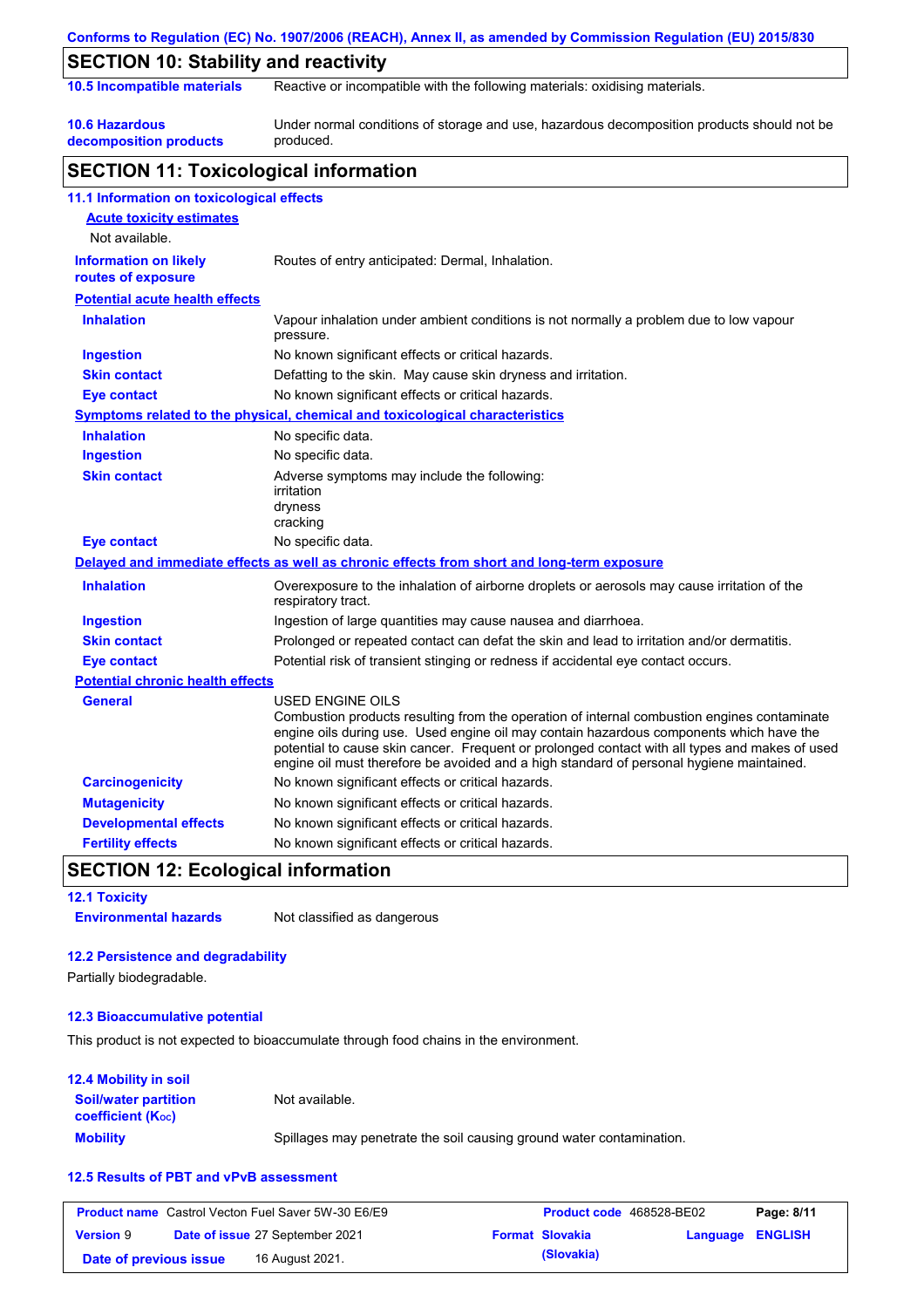#### **Conforms to Regulation (EC) No. 1907/2006 (REACH), Annex II, as amended by Commission Regulation (EU) 2015/830**

# **SECTION 12: Ecological information**

Product does not meet the criteria for PBT or vPvB according to Regulation (EC) No. 1907/2006, Annex XIII.

#### **12.6 Other adverse effects**

**Other ecological information**

Spills may form a film on water surfaces causing physical damage to organisms. Oxygen transfer could also be impaired.

## **SECTION 13: Disposal considerations**

|  | <b>13.1 Waste treatment methods</b> |
|--|-------------------------------------|
|  |                                     |

### **Product**

**Methods of disposal**

Where possible, arrange for product to be recycled. Dispose of via an authorised person/ licensed waste disposal contractor in accordance with local regulations.

#### **Hazardous waste** Yes.

**European waste catalogue (EWC)**

| Waste code                                                                                                                  | <b>Waste designation</b>                |  |
|-----------------------------------------------------------------------------------------------------------------------------|-----------------------------------------|--|
| 13 02 08*                                                                                                                   | other engine, gear and lubricating oils |  |
| However, deviation from the intended use and/or the presence of any potential contaminants may require an alternative waste |                                         |  |

However, deviation from the intended use and/or the presence of any potential contaminants may require an alternative waste disposal code to be assigned by the end user.

#### **Packaging**

| <b>Methods of disposal</b> | Where possible, arrange for product to be recycled. Dispose of via an authorised person/<br>licensed waste disposal contractor in accordance with local regulations.                                                                    |
|----------------------------|-----------------------------------------------------------------------------------------------------------------------------------------------------------------------------------------------------------------------------------------|
| <b>Special precautions</b> | This material and its container must be disposed of in a safe way. Empty containers or liners<br>may retain some product residues. Avoid dispersal of spilt material and runoff and contact with<br>soil, waterways, drains and sewers. |
| <b>References</b>          | Commission 2014/955/EU<br>Directive 2008/98/EC                                                                                                                                                                                          |

### **SECTION 14: Transport information**

|                                           | <b>ADR/RID</b> | <b>ADN</b>     | <b>IMDG</b>    | <b>IATA</b>    |
|-------------------------------------------|----------------|----------------|----------------|----------------|
| 14.1 UN number                            | Not regulated. | Not regulated. | Not regulated. | Not regulated. |
| 14.2 UN proper<br>shipping name           |                |                |                |                |
| <b>14.3 Transport</b><br>hazard class(es) |                |                | ۰              |                |
| 14.4 Packing<br>group                     |                |                | -              |                |
| 14.5<br><b>Environmental</b><br>hazards   | No.            | No.            | No.            | No.            |
| <b>Additional</b><br><b>information</b>   |                |                |                |                |

**14.6 Special precautions for user** Not available.

**14.7 Transport in bulk according to IMO instruments** Not available.

### **SECTION 15: Regulatory information**

**15.1 Safety, health and environmental regulations/legislation specific for the substance or mixture EU Regulation (EC) No. 1907/2006 (REACH)**

**Annex XIV - List of substances subject to authorisation**

**Annex XIV**

None of the components are listed.

**Substances of very high concern**

| <b>Product name</b> Castrol Vecton Fuel Saver 5W-30 E6/E9 |  |                                 | <b>Product code</b> 468528-BE02 | Page: 9/11             |                         |  |
|-----------------------------------------------------------|--|---------------------------------|---------------------------------|------------------------|-------------------------|--|
| <b>Version 9</b>                                          |  | Date of issue 27 September 2021 |                                 | <b>Format Slovakia</b> | <b>Language ENGLISH</b> |  |
| Date of previous issue                                    |  | 16 August 2021.                 |                                 | (Slovakia)             |                         |  |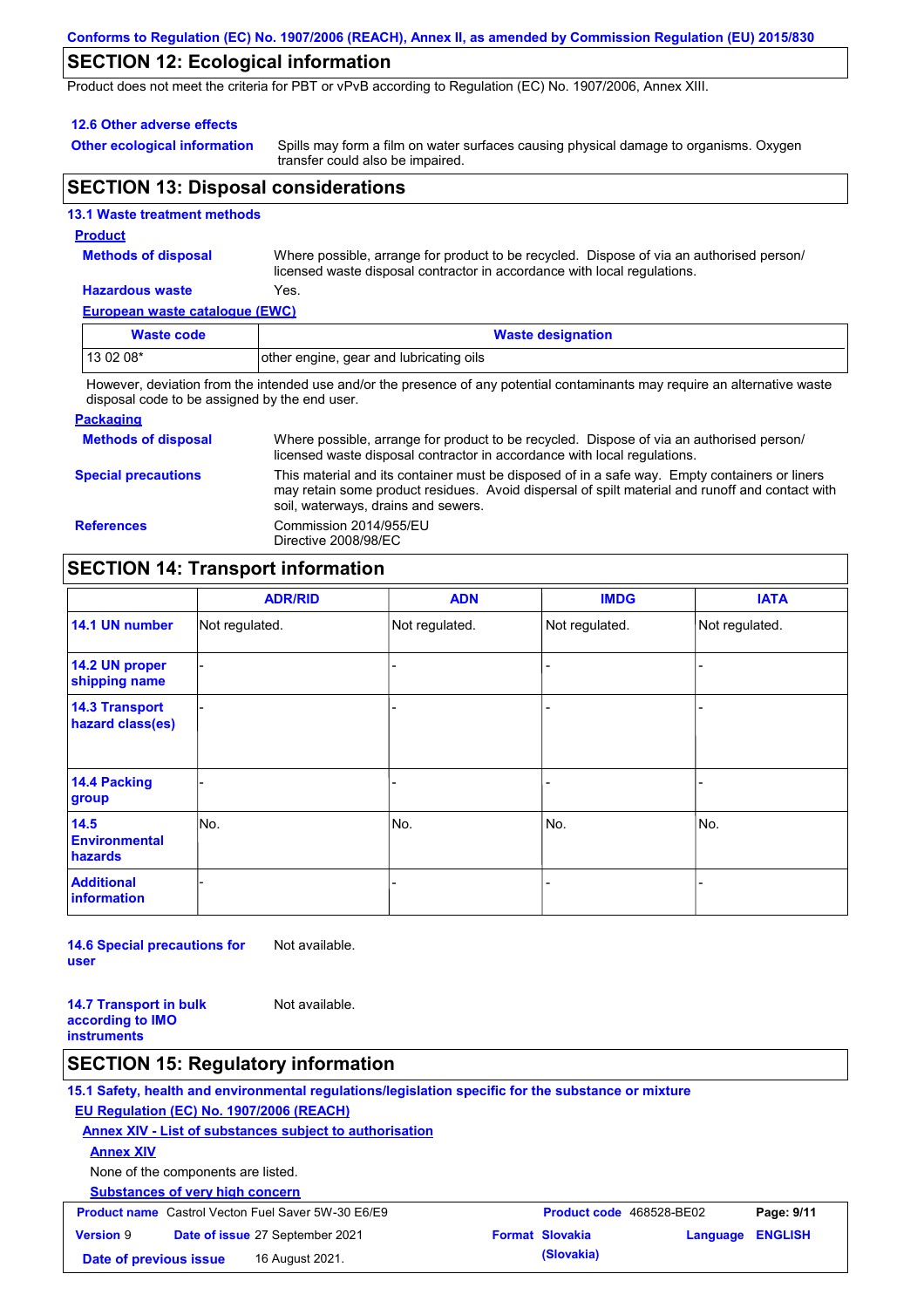# **SECTION 15: Regulatory information**

None of the components are listed.

| EU Regulation (EC) No. 1907/2006 (REACH)                                                                                                                                                   |                                                                                                                                |
|--------------------------------------------------------------------------------------------------------------------------------------------------------------------------------------------|--------------------------------------------------------------------------------------------------------------------------------|
| <b>Annex XVII - Restrictions</b><br>on the manufacture.<br>placing on the market<br>and use of certain<br>dangerous substances,<br>mixtures and articles                                   | Not applicable.                                                                                                                |
| <b>Other regulations</b>                                                                                                                                                                   |                                                                                                                                |
| <b>REACH Status</b>                                                                                                                                                                        | The company, as identified in Section 1, sells this product in the EU in compliance with the<br>current requirements of REACH. |
| <b>United States inventory</b><br>(TSCA 8b)                                                                                                                                                | All components are active or exempted.                                                                                         |
| <b>Australia inventory (AICS)</b>                                                                                                                                                          | All components are listed or exempted.                                                                                         |
| <b>Canada inventory</b>                                                                                                                                                                    | All components are listed or exempted.                                                                                         |
| <b>China inventory (IECSC)</b>                                                                                                                                                             | At least one component is not listed.                                                                                          |
| <b>Japan inventory (ENCS)</b>                                                                                                                                                              | All components are listed or exempted.                                                                                         |
| <b>Korea inventory (KECI)</b>                                                                                                                                                              | All components are listed or exempted.                                                                                         |
| <b>Philippines inventory</b><br>(PICCS)                                                                                                                                                    | All components are listed or exempted.                                                                                         |
| <b>Taiwan Chemical</b><br><b>Substances Inventory</b><br>(TCSI)                                                                                                                            | All components are listed or exempted.                                                                                         |
| Ozone depleting substances (1005/2009/EU)                                                                                                                                                  |                                                                                                                                |
| Not listed.                                                                                                                                                                                |                                                                                                                                |
| Prior Informed Consent (PIC) (649/2012/EU)<br>Not listed.                                                                                                                                  |                                                                                                                                |
| <b>EU - Water framework directive - Priority substances</b><br>None of the components are listed.<br><b>Seveso Directive</b><br>This product is not controlled under the Seveso Directive. |                                                                                                                                |
|                                                                                                                                                                                            |                                                                                                                                |

| <b>15.2 Chemical safety</b> | A Chemical Safety Assessment has been carried out for one or more of the substances within  |
|-----------------------------|---------------------------------------------------------------------------------------------|
| assessment                  | this mixture. A Chemical Safety Assessment has not been carried out for the mixture itself. |

# **SECTION 16: Other information**

| <b>Abbreviations and acronyms</b> | ADN = European Provisions concerning the International Carriage of Dangerous Goods by<br>Inland Waterway<br>Road | ADR = The European Agreement concerning the International Carriage of Dangerous Goods by<br>$ATE = Acute Toxicity Estimate$<br>BCF = Bioconcentration Factor<br>CAS = Chemical Abstracts Service<br>CLP = Classification, Labelling and Packaging Regulation [Regulation (EC) No. 1272/2008]<br>CSA = Chemical Safety Assessment<br>CSR = Chemical Safety Report<br>DMEL = Derived Minimal Effect Level<br>DNEL = Derived No Effect Level<br>EINECS = European Inventory of Existing Commercial chemical Substances<br>ES = Exposure Scenario<br>EUH statement = CLP-specific Hazard statement<br>EWC = European Waste Catalogue<br>GHS = Globally Harmonized System of Classification and Labelling of Chemicals<br>IATA = International Air Transport Association<br>IBC = Intermediate Bulk Container<br>IMDG = International Maritime Dangerous Goods<br>LogPow = logarithm of the octanol/water partition coefficient |                          |          |                |  |  |
|-----------------------------------|------------------------------------------------------------------------------------------------------------------|----------------------------------------------------------------------------------------------------------------------------------------------------------------------------------------------------------------------------------------------------------------------------------------------------------------------------------------------------------------------------------------------------------------------------------------------------------------------------------------------------------------------------------------------------------------------------------------------------------------------------------------------------------------------------------------------------------------------------------------------------------------------------------------------------------------------------------------------------------------------------------------------------------------------------|--------------------------|----------|----------------|--|--|
|                                   |                                                                                                                  | MARPOL = International Convention for the Prevention of Pollution From Ships, 1973 as<br>modified by the Protocol of 1978. ("Marpol" = marine pollution)<br>OECD = Organisation for Economic Co-operation and Development<br>PBT = Persistent, Bioaccumulative and Toxic                                                                                                                                                                                                                                                                                                                                                                                                                                                                                                                                                                                                                                                   |                          |          |                |  |  |
|                                   | <b>Product name</b> Castrol Vecton Fuel Saver 5W-30 E6/E9                                                        |                                                                                                                                                                                                                                                                                                                                                                                                                                                                                                                                                                                                                                                                                                                                                                                                                                                                                                                            | Product code 468528-BE02 |          | Page: 10/11    |  |  |
| <b>Version 9</b>                  | Date of issue 27 September 2021                                                                                  |                                                                                                                                                                                                                                                                                                                                                                                                                                                                                                                                                                                                                                                                                                                                                                                                                                                                                                                            | <b>Format Slovakia</b>   | Language | <b>ENGLISH</b> |  |  |

**Date of previous issue (Slovakia)** 16 August 2021.